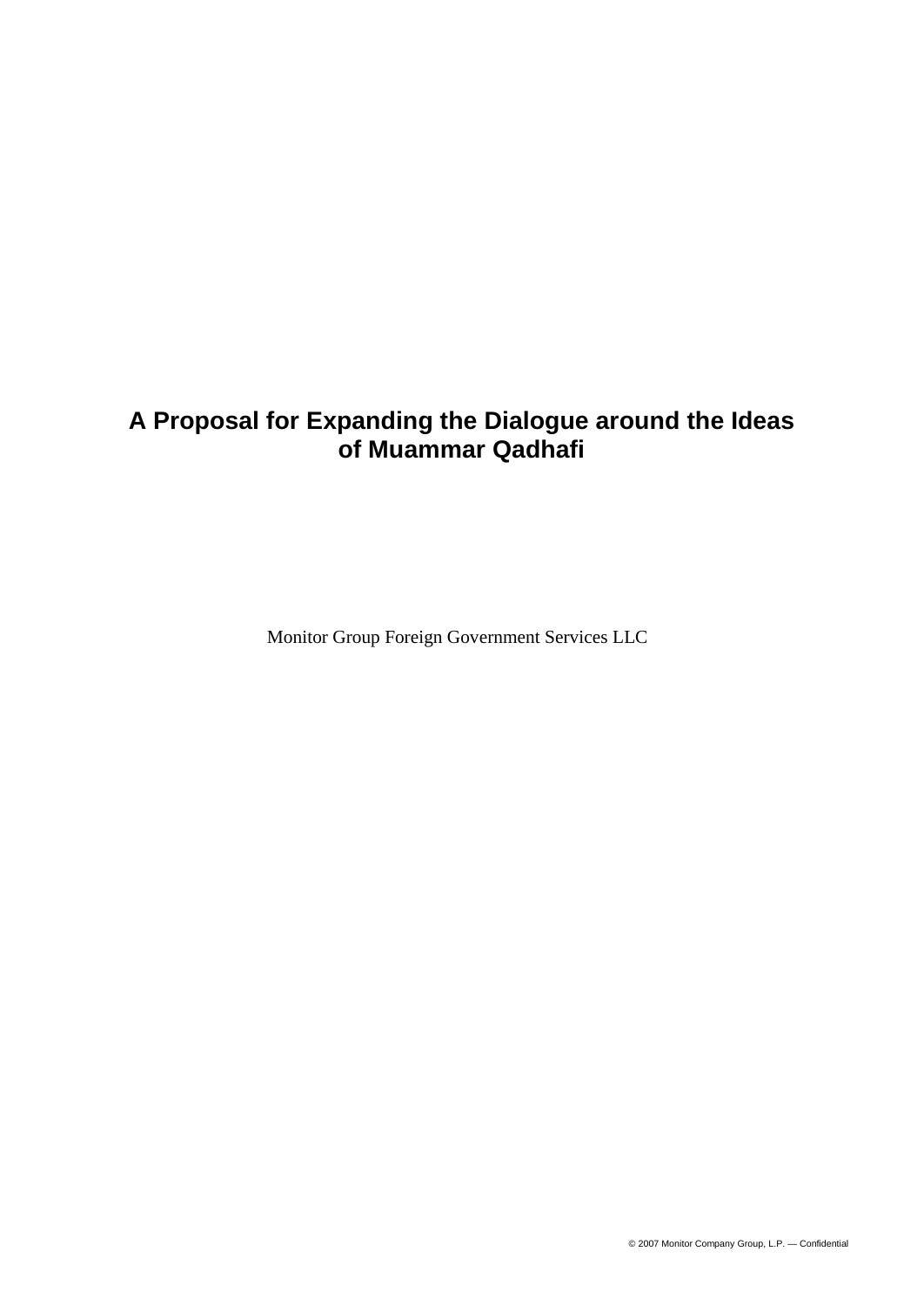## Table of Contents

| 1: Book Manuscript<br>2: Additional Expert Visits<br>3. Additional Official Interviews |  |
|----------------------------------------------------------------------------------------|--|
|                                                                                        |  |
|                                                                                        |  |
|                                                                                        |  |
|                                                                                        |  |
|                                                                                        |  |
|                                                                                        |  |
|                                                                                        |  |
|                                                                                        |  |
|                                                                                        |  |

|                                                                                | 15 |
|--------------------------------------------------------------------------------|----|
|                                                                                |    |
| Manuscript                                                                     |    |
| <b>Additional Interviews</b>                                                   |    |
|                                                                                |    |
|                                                                                |    |
| Appendix 4: Arabic Summary of Draft Manuscript<br>Annandiv 5: Draft Manuscript |    |

Appendix 5: Draft Manuscript Appendix 6: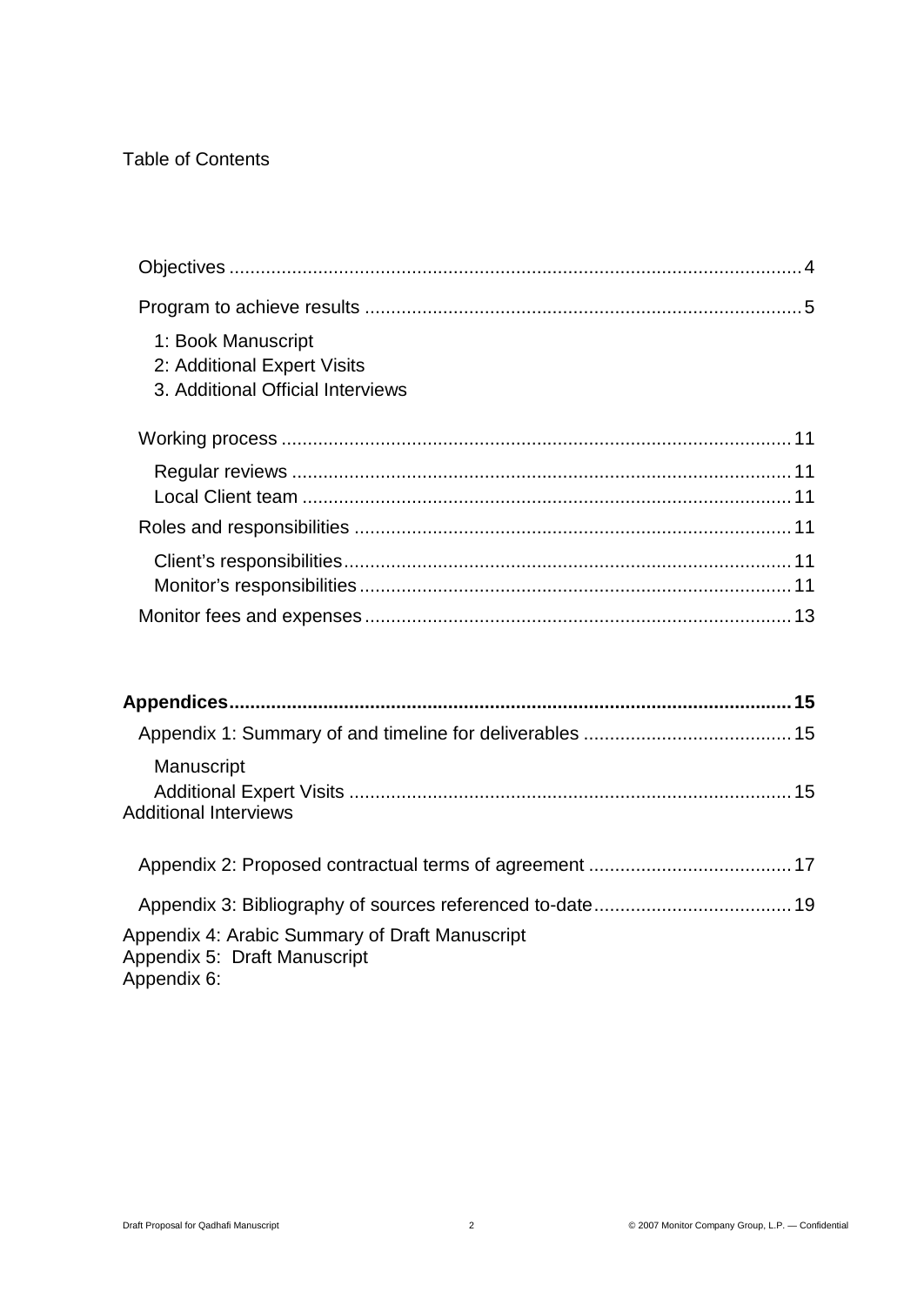# *Introduction*

Muammar Qadhafi is, and has been for decades, an important actor on the world-stage. Qadhafi has played a major role not only in Libya, but in the Middle East, the Arab and Islamic worlds, as well as in Africa. He has been a notable and newsworthy person during all this time—one of the most recognizable individuals on the planet. In addition to being a man of action, Qadhafi has also been a man of ideas. He has made significant efforts to think through many of the critical political and philosophical issues of the day, and to publish his thinking to a broader audience. As is the case of many individuals who are prominent actors in the world, Qadhafi is well known but is poorly understood, particularly in the West. It is important that he be better understood, particularly so that the West gains a more accurate and balanced understanding of his actions and ideas. Increased understanding will further a more open dialogue with benefit to all the parties involved.

In an effort to gain this better understanding, there should be a real campaign to enhance the quality of the communication about Qadhafi's political and philosophical views. Monitor, in concert with a number of independent academics and intellectuals, began this process of dialogue in 2006-2007 with a program that included visits of renowned academics to Libya for direct conversations with Muammar Qadhafi, increasing the dialogue directly and through the accompanying media coverage and publications.. In the spirit of building upon what has been achieved, the following proposal seeks to further the process on two tracks. First, this proposal presents an action plan to enhance and deepen the dialogue by re-engaging selected expert thinkers, some who visited Libya on the previous program, and some who have not yet had the opportunity to come to Libya. Secondly, this proposal presents a plan to research, write and publish a book about Muammar Qadhafi, the man and his ideas, with some likely ancillary publications as well. While there have been publication efforts in the past, most have fallen short of the mark. The time has come to realize this goal in a systematic, high-quality way with the best dialogue partners and supporting research. This proposal defines a campaign that combines a limited but renewed program of expert visits with the creation of a book designed to be a signature text on Muammar Qadhafi and his ideas. This campaign is designed to achieve maximum effectiveness through the combination of the network of leading thinkers with the publication of the book in time for the fortieth anniversary of the Libyan revolution in September 2009.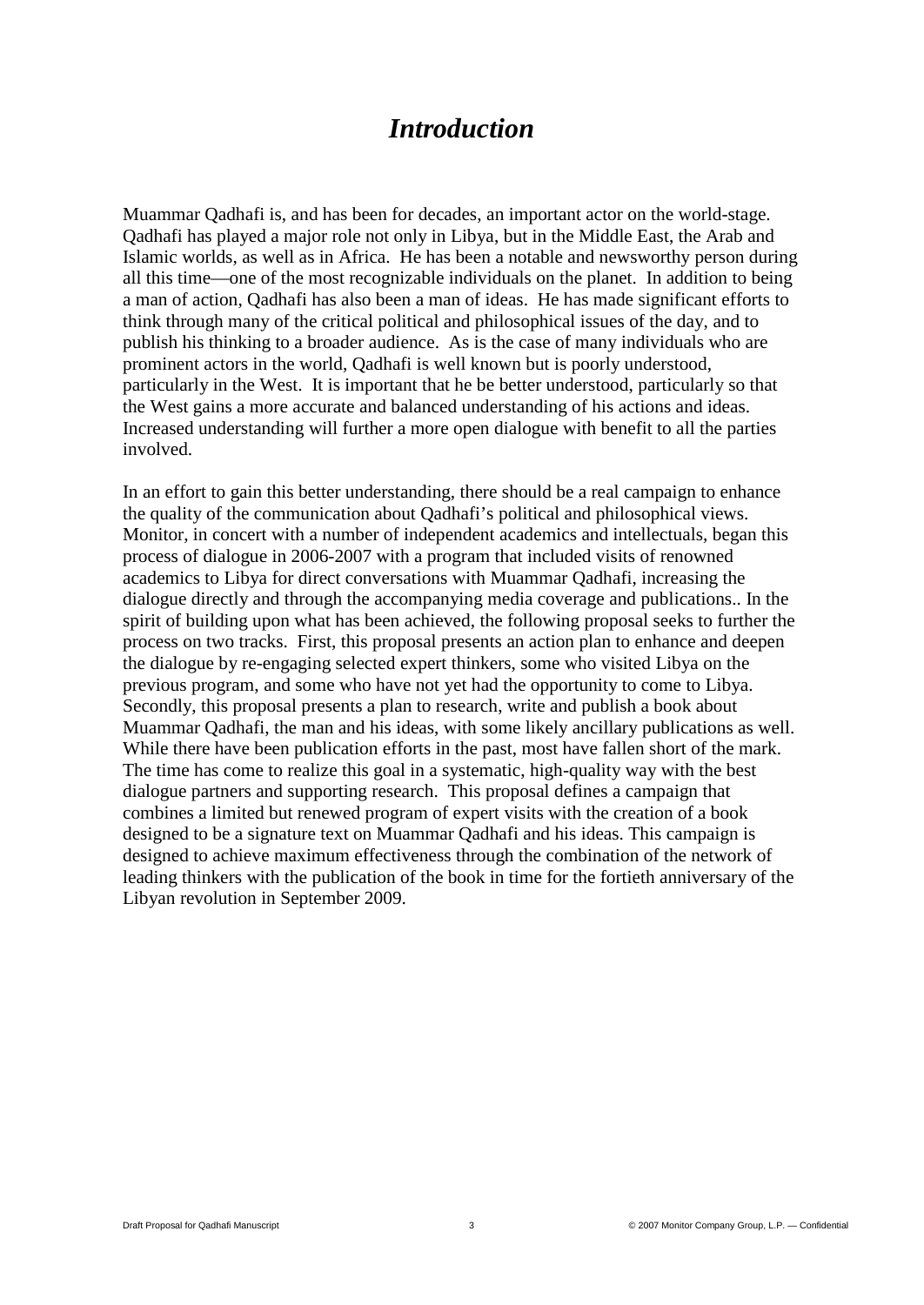# *Proposal*

## **Objectives**

#### **1: Book on Muammar Qadhafi, the Man and His Ideas**

This aim of the project is to produce a book manuscript that will be the definitive text for the international community on the political philosophy of Muammar Qadhafi. The book will enable the international intellectual and policy-making elite to understand Qadhafi as an individual thinker rather than leader of a state. The book will allow the reader to hear Qadhafi elaborate in his own words, and in conversation with renowned international experts, his core ideas on individual freedom, direct democracy vs. representative democracy, the role of state and religion, the challenge of implementing direct democracy in the modern world and other topics.

The book will include insights from direct interviews with Qadhafi that provide the political, international, cultural, religious and personal context that shaped the development of his ideas.

To achieve this aim, the manuscript will be based on a rigorous analysis of Qadhafi's speeches and writings since 1969, his conversations with prominent international experts (including inclusion of major portions of their direct conversations in the text), supplemented by insights on the context that shaped his thinking based on 2-3 direct personal interviews.

### **2: Additional Expert Visits**

The project will include further visits of key experts for direct conversations with Muammar Qadhafi. For example:

- Benjamin Barber will return to clarify several questions from previous conversations with Muammar Qadhafi, including the problems with the Western term 'civil society' which suggests a separate, autonomous sphere separate from the sovereignty of the people.
- Lord Anthony Giddens will visit to deepen understanding of the merits and problems of direct democracy vs. representative democracy
- Frank Fukuyama remains very enthusiastic about the project and could be invited for a future visit to talk further about the challenges of direct democracy and Libya's approach.
- We will also arrange additional visits by new experts. We have had positive preliminary conversations with Professor Cass Sunstein (Constitutional Advisor to Barack Obama) and others.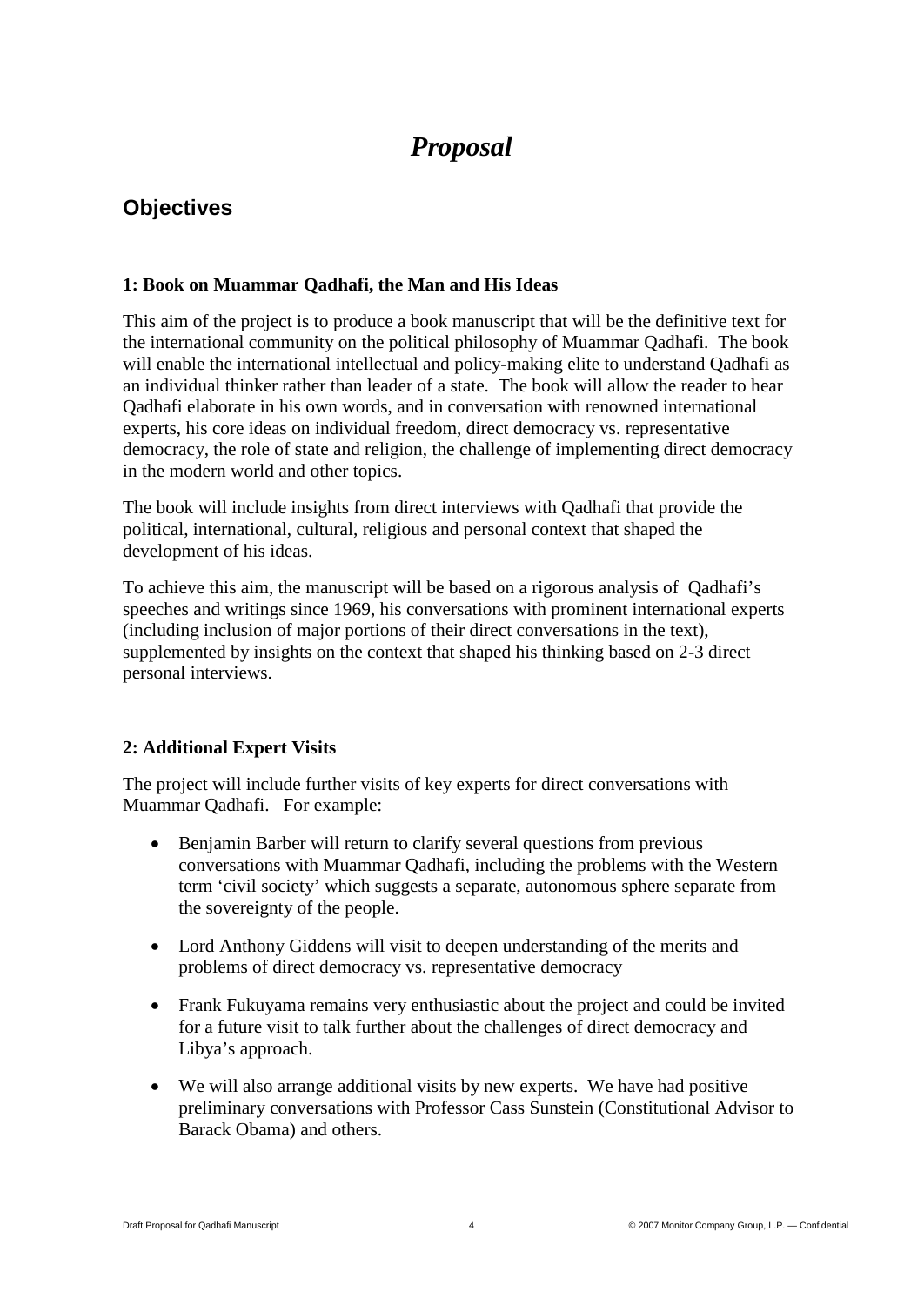#### **3. Additional Interviews**

We will arrange additional interviews with several leaders in Africa, focusing initially on Nelson Mandela.

## **Program to achieve results and associated costs**

### *1: Manuscript on Qadhafi, the Man and His ideas*

The primary deliverable of the project is a completed draft manuscript ready to submit to a major publisher. The manuscript will be delivered 10 months from signing of this proposal (1 July 2009). This should allow publication to coincide with the  $40<sup>th</sup>$ anniversary of the Libyan revolution in September 1969.

We have already referenced almost 60 texts and articles written about Qadhafi (see *Addendum 5: Bibliography of sources referenced to-date*). Many of these texts take an extreme point of view – ranging from hagiographical to cynical. In contrast, this manuscript will provide a balanced exploration of Qadhafi's thinking on direct democracy, individual freedom and community, liberty vs. material equality and other topics noted below.

The manuscript will present Qadhafi's authentic voice on issues of genuine world importance, in particular the challenges of building a democratic, egalitarian and prosperous society in post-colonial Africa and the Middle East.

The manuscript will fill a void in the literature about Qadhafi because it will provide a balanced perspective through extensive use of material from his conversations with renowned expert visitors (Benjamin Barber, Anthony Giddens, Shayk Kabbani, Bernard Lewis, Joseph Nye, Robert Putnam) and others, subject to the legal consent of the visitors permitting them to be quoted. It is of pivotal importance to the credibility of the project that both points of agreement and disagreement between Qadhafi and prominent experts be identified and explored.

The audience for this manuscript will be the international foreign policy elite – politicians, academics and thought-leaders, influential individuals working in global businesses – who are interested in Libya and the region.

The book should be authored by those with serious academic credentials, a reputation for fairness, and ideally by those who actually know Qadhafi and have spent time with him. One option is for the manuscript to be authored by Bruce Allyn and Mark Fuller. Allyn and Fuller have excellent academic credentials, a deep and meaningful insight into the Libyan context through Monitor's work in the country since 2004, and perhaps most importantly have a thoughtful view of Qadhafi as a man and thinker. However, the client will make the final decision on authorship in the course of the work, and alternate options for authorship can be explored to achieve the client's aims.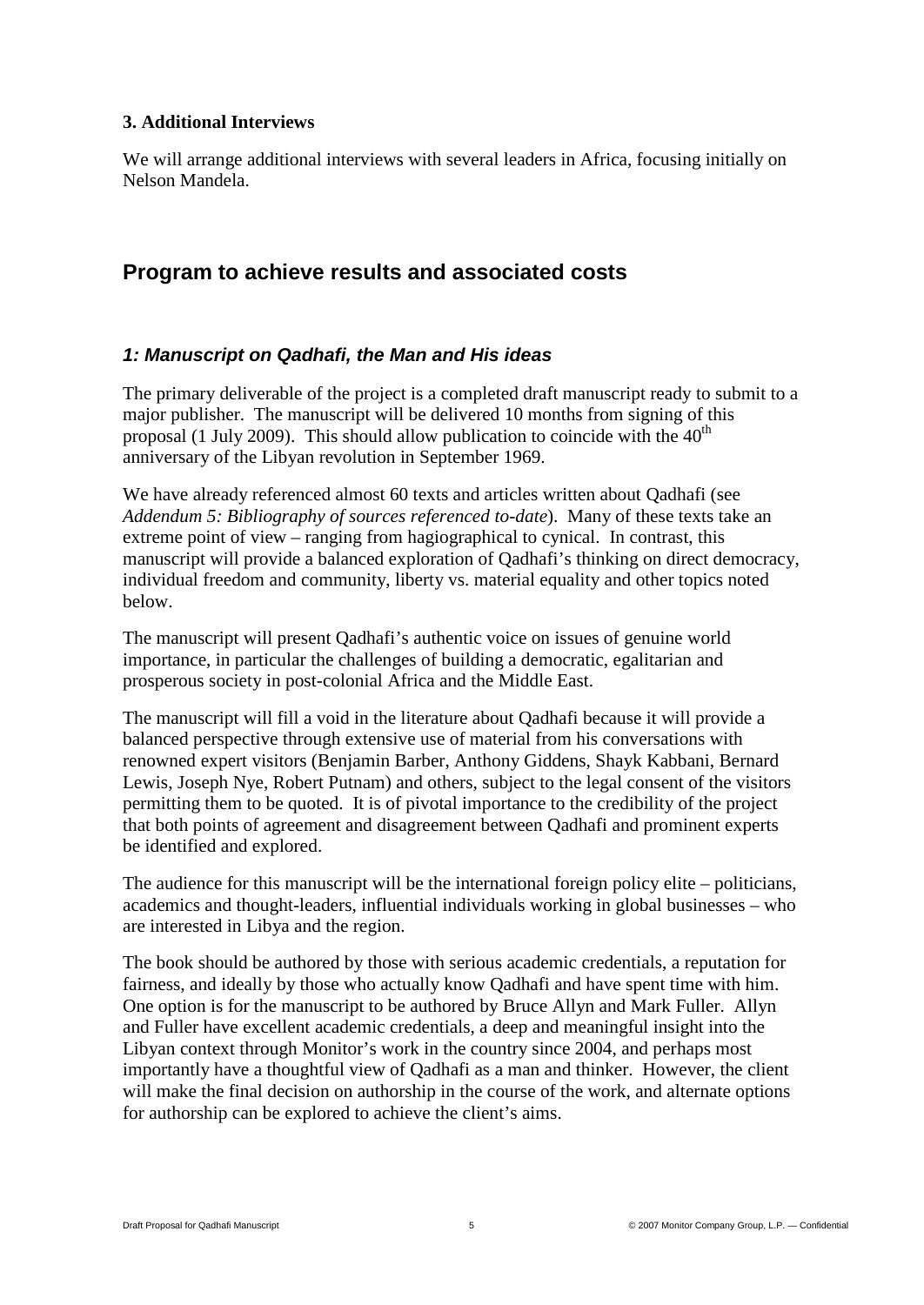We will target a leading publisher such as Polity Press<sup>[1](#page-5-0)</sup>, PublicAffairs<sup>[2](#page-5-0)</sup> or a leading university press, with the aim of selling approximately 50,000 copies. We would expect the book to be reviewed by the most prestigious international publications including *The New York Times*, *The Economist*, and *The London Review of Books*

This project will differ fundamentally from the most recent similar project---the 2005 book *My Vision* sold less than 3,000 copies. In Monitor's opinion, this was most likely because the book was poorly written, the tone was sufficiently sycophantic that even the most sympathetic reader would have questioned its credibility, and finally, it was published by a smaller, less known publisher.

We will be happy to provide a copy (in Arabic) of an executive summary (51 pages) of the draft manuscript for this book with an English copy of the full manuscript (134 pages). The executive summary outlines a possible structure for the book, and reflects the way in which the content from the conversations between Qadhafi and thought-leaders will be incorporated into the text. This draft manuscript has been written by Bruce Allyn and Mark Fuller. A copy of this manuscript was given to the Client in July 2007.

Genuine collaboration with Qadhafi as well as the Client's involvement in and support of the manuscript-writing project are vital to its success.

This Proposal does *not* include the actual publication of the manuscript (though we will identify and work with a target publisher), nor the launch and marketing of the book once it has been published. See *Addendum 3: Optional additional activities related to the Manuscript*.

#### *Activities and resources associated with the Manuscript:*

### 1. **Monitor team researching Qadhafi, developing and writing the manuscript**

The team of consultants will include Bruce Allyn , as well as a significant allocation of Mark Fuller's time, plus sub-contractors including Benjamin Barber, who will provide feedback on the manuscript at all stages. .

The activities of the team will include:

- a. Conversations between Qadhafi, Mark Fuller and Bruce Allyn (and others, as appropriate)
	- i. Monitor anticipates that at least 3 conversations should be scheduled for Qadhafi, Mark Fuller and Bruce Allyn. The number of conversations will be determined by the progress made in each conversation.
	- ii. In order to maximise the productivity of these conversations, Mark Fuller and Bruce Allyn will submit in advance in Arabic a list of key questions with supporting background material.
- b. Preliminary analysis to prepare for conversations with Qadhafi

<span id="page-5-0"></span> <sup>1</sup> Published "The Third Way" by Anthony Giddens

<sup>2</sup> Published "Soft Power: The Means to Success in World Politics" by Joseph Nye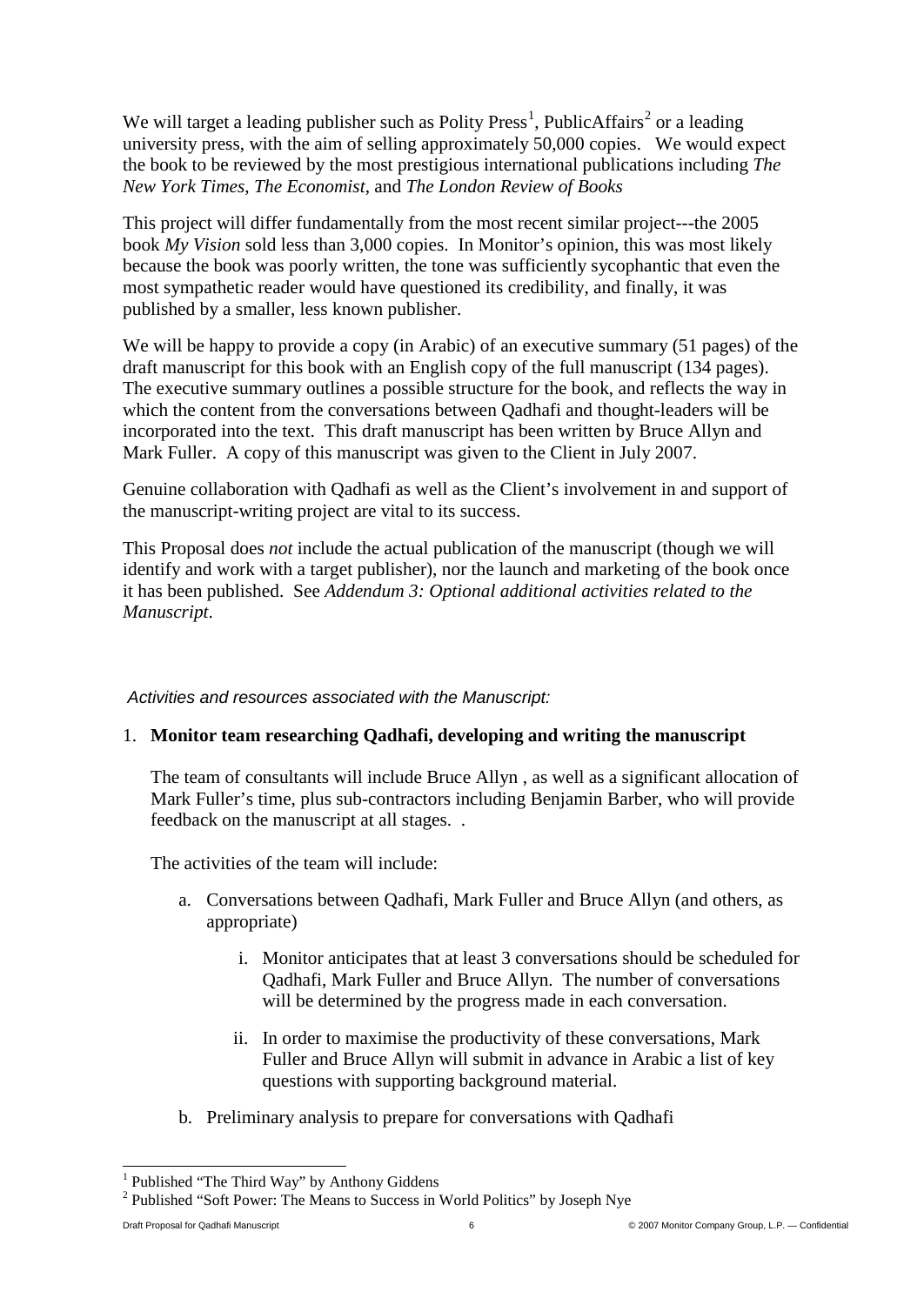- i. Analysis of Qadhafi's public speeches from the "National Record Encyclopaedia' – Issue Copy" on the following themes:
	- 1. Qadhafi's views on the meaning of the individual, freedom and equality;
	- 2. Qadhafi's writing of *The Green Book*, his ideas on democracy and the development of the Third Universal Theory;
	- 3. Qadhafi's thinking on the market and competitiveness (including the trade-off between liberty versus material equality, and the impact of globalization and reform in Libya.
	- 4. Qadhafi's perspective on Africa and the future for a united Africa
	- 5. Qadhafi's beliefs about the role of religion, and the problem of the politicization of Islam;
	- 6. Qadhafi's sources of inspiration individuals and texts;
- ii. Analysis of a comprehensive library of texts and media articles written about Qadhafi and Qadhafi's public speeches from the "National Record Encyclopaedia' – Issue Copy" to develop an understanding of perceptions of Qadhafi.
- iii. The team's ongoing analysis will be driven by the outcome of conversations between Qadhafi and Mark Fuller and Bruce Allyn. New areas of research will be identified and investigated.
- c. Writing the manuscript
	- i. The existing manuscript is a preliminary draft which will be developed further.
	- ii. Bruce Allyn will take the lead in writing the manuscript, working closely with Mark Fuller. An editor will be subcontracted. The team will provide support through ongoing analysis.

### 2. **Libyan scholar(s) working closely with the Monitor team**

Monitor suggests that a Libyan scholar who is familiar with Qadhafi and his thinking be allocated to work directly with the team. The scholar would play a crucial role in providing the Libyan perspective, as well ensuring that the Libyan side could highlight sources in Arabic that it deems especially important.

The activities of the scholar will include: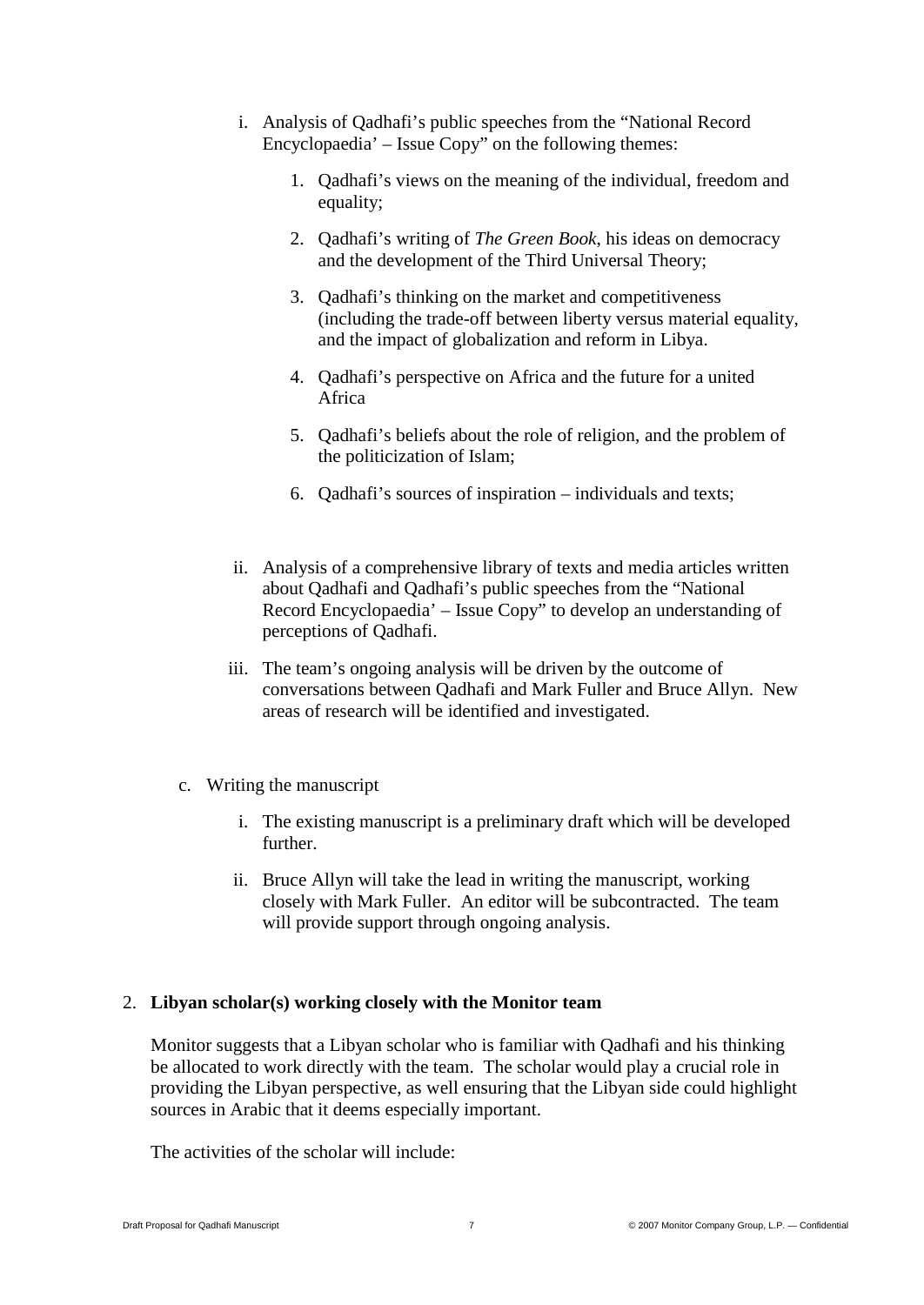- a. Reviewing the team's analysis to ensure that all facts are accurately represented;
- b. Providing historical context, data, and analysis about the Libyan context;
- c. Analysis of important texts and media articles in Arabic that will provide another critical dimension to the team's analysis of Qadhafi.

#### 3. **Leading international thinkers to visit Libya for discussions with Qadhafi**

One of the ways to develop further ideas and aspects of Qadhafi's thinking is to witness interactions with additional visitors.

The activities of the Monitor team related to visitors will include:

- a. Identify potential visitors through research of individuals that may be of interest to Qadhafi as dialogue partners.
	- i. Analysis of potential visitors identified in Phase 1 of the project and cross reference these individuals against the themes outlined above in section  $1(a)(i)(1)$ .
	- ii. Development of short list of potential visitors based on which individuals are most likely to be good dialogue partners because they have overlapping areas of interest or potential areas of discussion with Qadhafi.
	- iii. Presentation of short list of potential visitors to the Client for decision about which visitors Qadhafi would like to meet.
- b. Approaching visitors
	- i. Mark Fuller, Bruce Allyn will leverage Monitor's extensive network to approach potential visitors. This process involves:
		- 1. Telephone calls or one-on-one conversations with individuals.
		- 2. Description of the opportunity to visit Libya and meet Qadhafi.
		- 3. Dealing with any questions or concerns that the potential visitors may have about visiting Libya or meeting with Qadhafi.
		- 4. Putting the individuals in touch with previous visitors in order that they might ask questions or discuss the experiences of previous visitors.
		- 5. Investigating potential dates when the individuals might come to Libya.
		- 6. Sending the individuals a set of background briefing documents introducing Libya and Qadhafi.
- c. Development of detailed briefing documents for Qadhafi on each visitor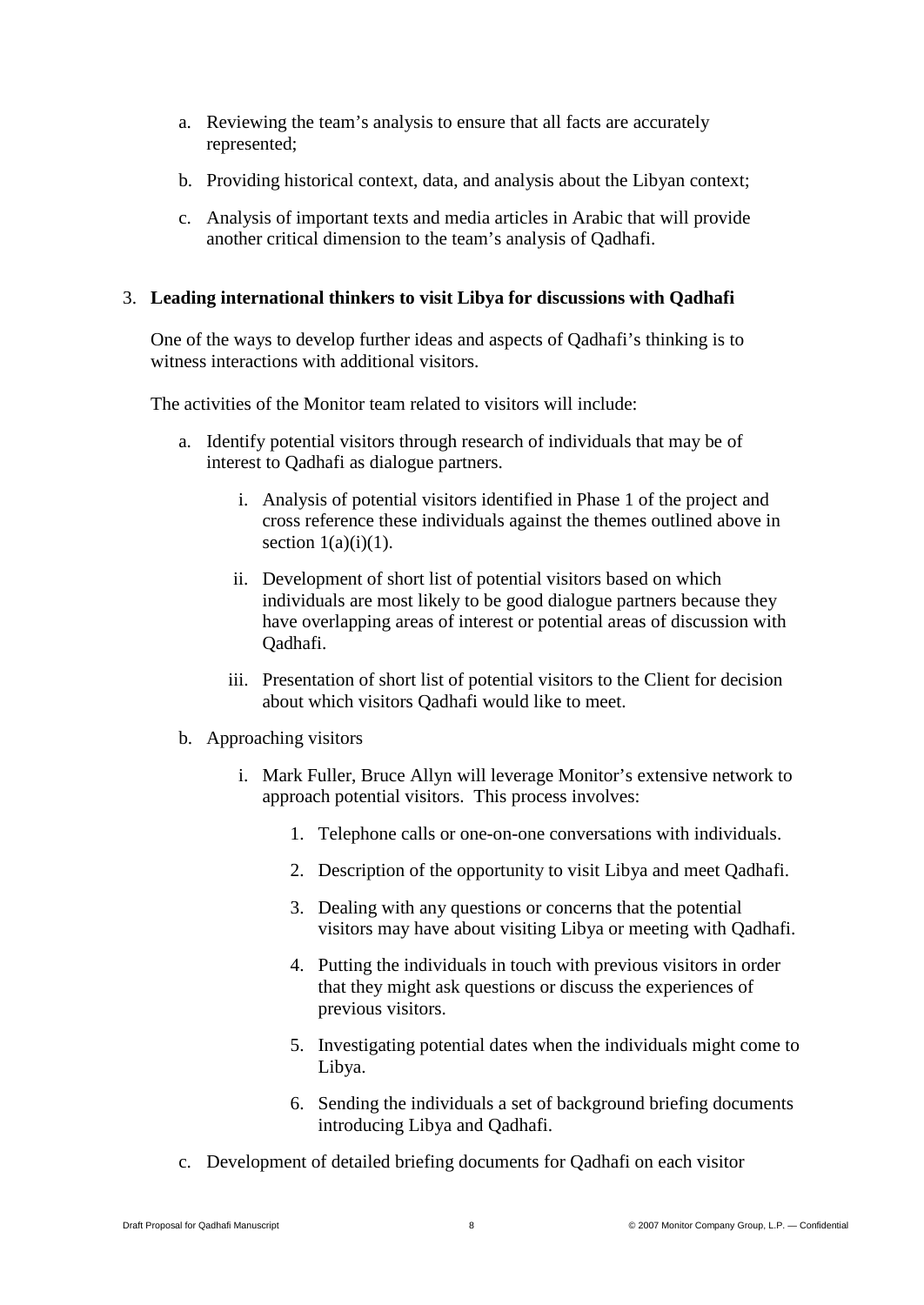- i. Similar to the model used in Phase 1, the Monitor team would develop detailed briefing documents on each visitor. These documents are usually prepared in two weeks (including translation into Arabic) by at least one consultant working full-time on the research, writing and coordinating with the translators.
- d. Brief and debrief visitors
	- i. Before their visit to Libya, each visitor will be brought to the Monitor offices in London where they will spend at least 4 hours with senior members of the Monitor team and our advisors. During these sessions the Monitor team will answer any questions the visitors might have about the background briefing documents and what they know or think about Libya. From the experience in Phase 1 of the project, these discussions include:
		- 1. Who the visitors are likely to meet in Libya;
		- 2. What work Monitor has done in Libya and why Monitor is involved in this project;
		- 3. What Libya is trying to achieve through this project.
	- ii. After their visit to Libya, each visitor will meet with senior members of the Monitor team to:
		- 1. Share their reflections on the visit;
		- 2. Clarify potential areas of confusion
		- 3. Diffuse any areas of concern or misunderstanding
		- 4. Outline potential areas of collaboration and next steps.
- e. Production of a detailed report on the visitor's experience in Libya

Similar to the model used in Phase 1, the Monitor team would develop detailed visit report summarising the experience that the visitor has had in Libya. These documents are usually prepared in two weeks (including translation into Arabic) by at least one consultant working full-time on the writing and coordinating with the translators.

f. Follow-up with visitors.

This is an ongoing process that involves senior members of the Monitor team checking in with visitors at least once every two months to discuss their thoughts on Libya, answer any questions that they might have and follow up on agreed areas of collaboration.

g. Processing of honoraria and travelling expenses for visitors.

Most visitors in Phase 1 were paid an honorarium for their visit to Libya. In addition, all their travel expenses were reimbursed. A Monitor consultant works closely with the Monitor Finance Department to ensure that visitors'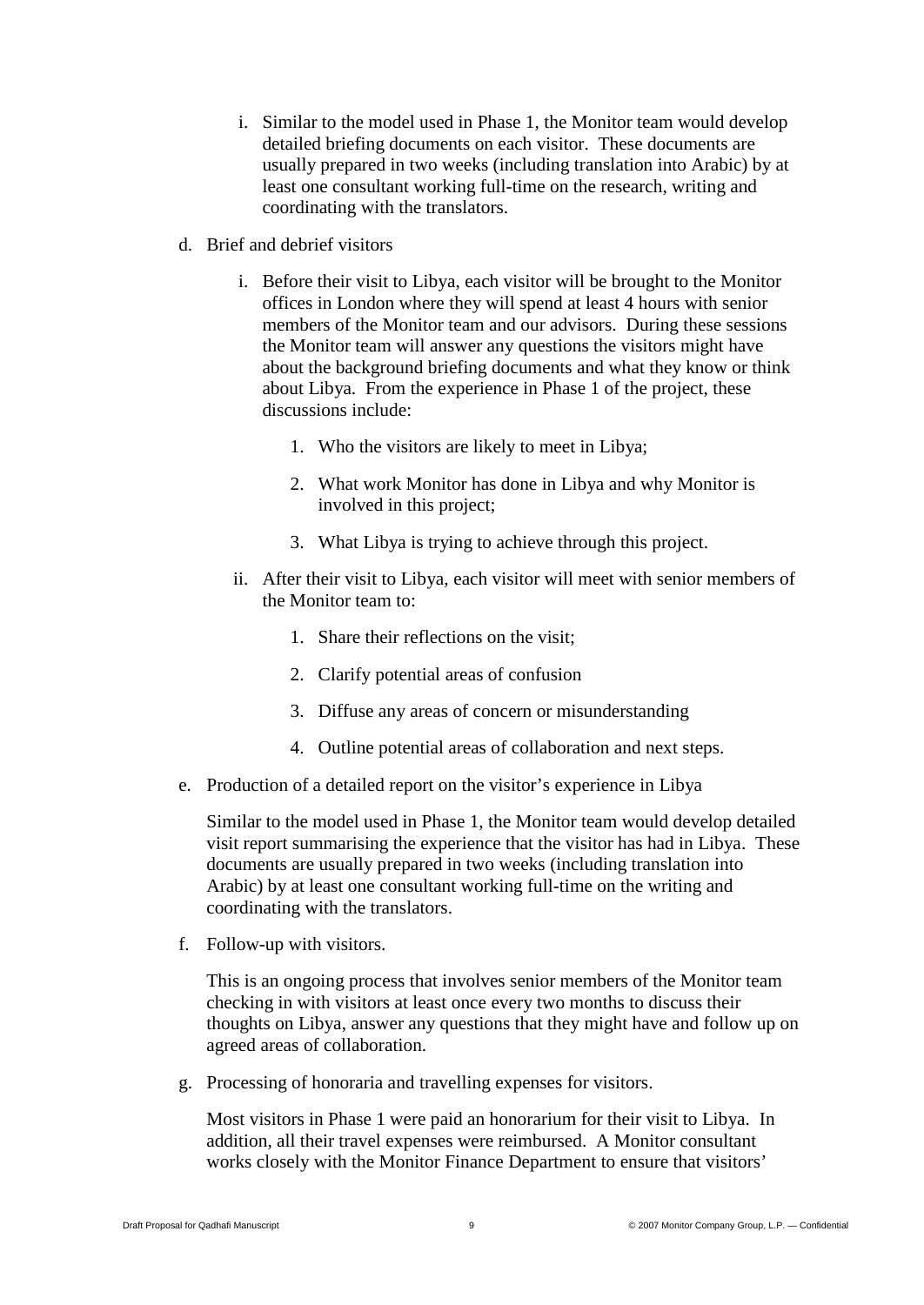honoraria and expenses are paid in a timely manner. Deliverables associated with the Manuscript:

- 1. Three additional drafts of the Manuscript for review by the Client.
	- a. The first draft of the manuscript was an output of Phase 2 of the National Economic Strategy. A summary of this draft in Arabic, and a copy of the draft itself, were delivered to the in 2007..
	- b. The second draft of the manuscript will be delivered in the first week of December 2008.
	- c. The third draft of the manuscript will be delivered in the last week of April 2009.
	- d. The fourth draft of the manuscript will be delivered in the middle of June 2008.
- 2. One final Manuscript that can be delivered to a publisher for publication.
	- a. The final draft of the manuscript will be delivered in the last week of July 2008.
- 3. Regarding additional expert visitors, please refer to the Visitors' Program (page X) for deliverables.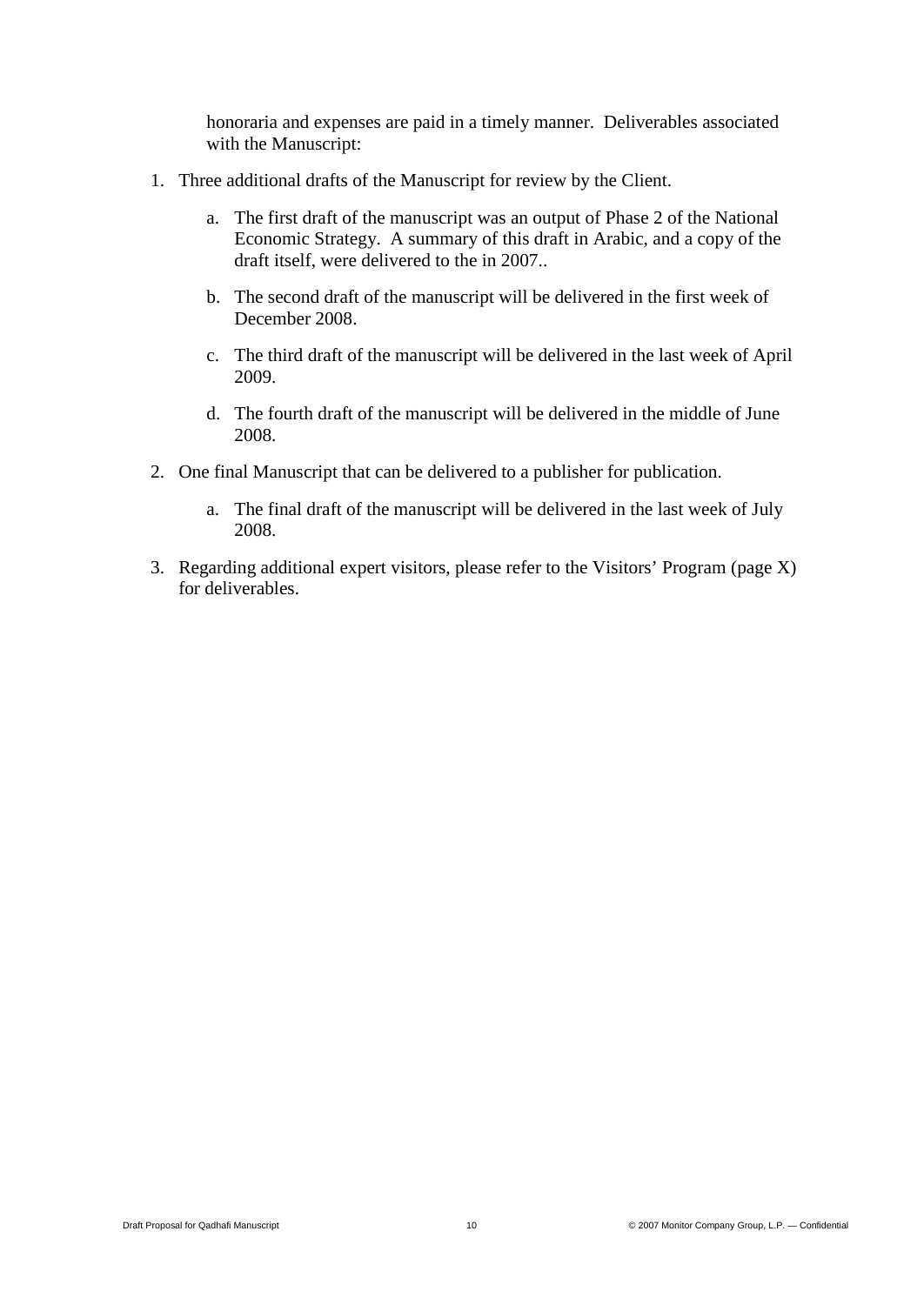## **Working process**

#### *Regular reviews*

Both the Client and Monitor commit to regular reviews of the project to ensure that:

- 1. Progress is being achieved against agreed deliverables;
- 2. Any difficulties are identified in a timely manner and addressed.

The reviews will take place at the end of October 2000, January, April and July 2009 and will be attended by the senior leadership of the Monitor team. The exact dates of the reviews will be confirmed in discussions between Monitor and the Client.

One week before each review Monitor will deliver to the client a summary report. This document will act as a discussion point for the review.

## **Roles and responsibilities**

### *Client's responsibilities*

- 1. To identify and make available valuable research material and information on Qadhafi. For example,
	- a. Any material that the Client believes is significant (for example, copies in print, video, radio broadcasts) that covers what Qadhafi has said directly: speeches, media interviews, articles particularly over the last 10 years and through the 1970s. In particular material available from 1 September 2006 would be required since the "National Record Encyclopaedia' – Issue Copy" that was provided by The International Centre for the Study and Research of the Green Book only covers what Qadhafi has said up to 30 August 2006.
	- b. Collections of Qadhafi's thoughts on particular topics. One example is Khutab wa Ahadith al-Qa'id al-Diniyah.
	- c. Other relevant books on Qadhafi in Arabic that we have not identified.
	- d. Further relevant material that reflects Qadhafi's philosophy on Africa.

### *Monitor's responsibilities*

- 1. Manage the project and all of the activities outlined in this proposal.
- 2. Provide overall project management for the research and writing of the manuscript.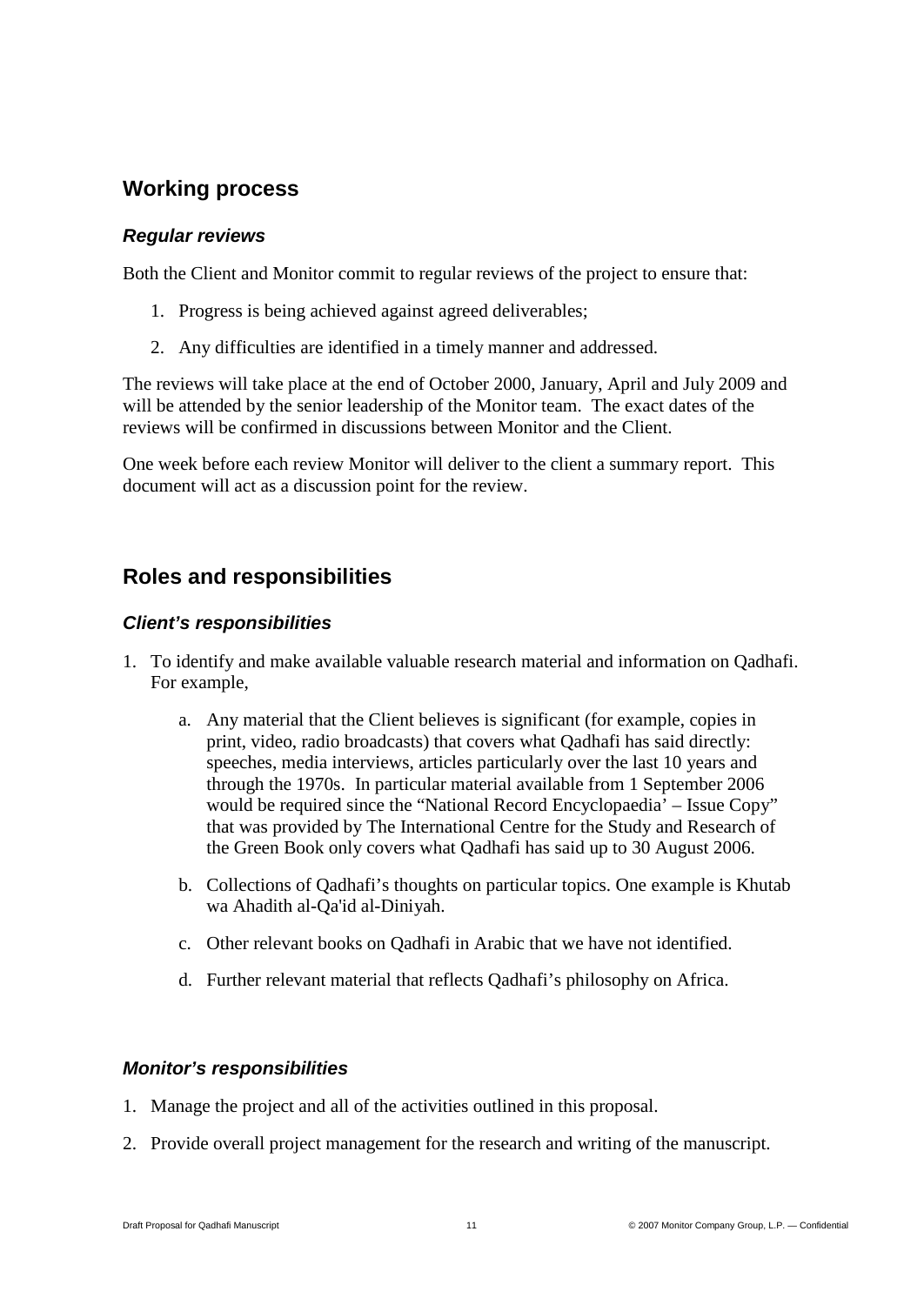- 3. Act as the primary interlocutor between the Client and international visitors until such time as independent relationships have been established.
- 4. Provide the Client with written reports of the key findings of the project and to maintain written materials to support these findings.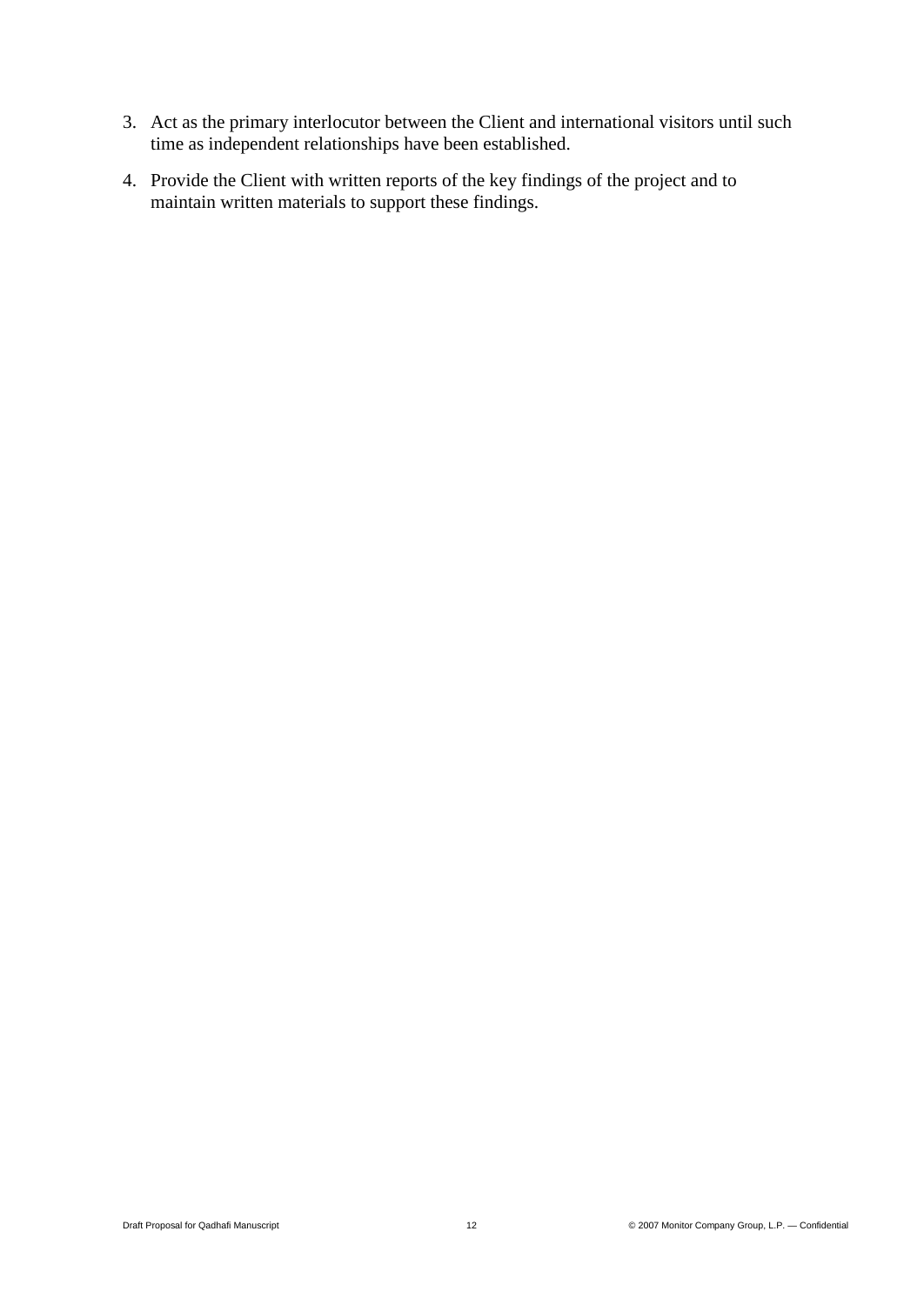# **Monitor fees and expenses**

The total cost of the project is US \$2.9 million in Monitor fees and expenses

|                        | <b>US</b><br>\$ MM | Included in the price                                                                                                                                                                                                                                                      |
|------------------------|--------------------|----------------------------------------------------------------------------------------------------------------------------------------------------------------------------------------------------------------------------------------------------------------------------|
| <b>Manuscript</b>      | 2.45               |                                                                                                                                                                                                                                                                            |
| Fees                   | 1.65               | • Mark Fuller, Bruce Allyn, 3 Monitor<br>consultants<br>• Purchase of research materials                                                                                                                                                                                   |
| Expenses               | 0.8                | • Subcontractor fees for Libyan<br>scholar/research associate<br>Sub-contractor fees for Benjamin Barber<br>٠<br>Sub-contractor fees for manuscript<br>$\bullet$<br>editor<br>Travel to Libya                                                                              |
| <b>Visitor Program</b> | .45                |                                                                                                                                                                                                                                                                            |
| Expenses               | .45                | • Purchase of research materials<br>• Honoria for visitors<br>• Travel expenses for briefings in London<br>• Travel cost of visits to Libya including special<br>arrangements<br>• Debrief cost (occasionally the team will travel<br>to the visitor)<br>• Follow-up costs |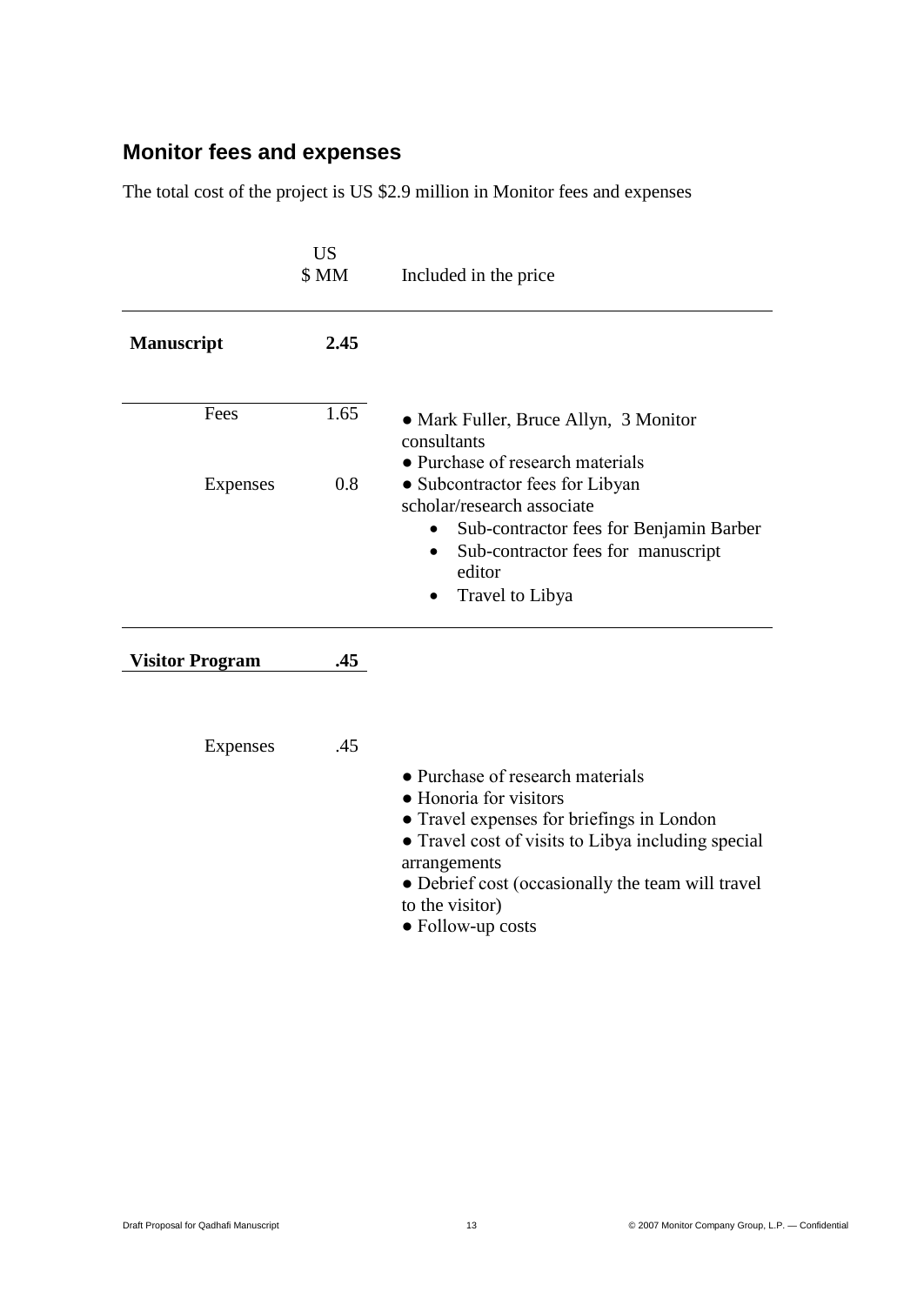### ACCEPTED AND AGREED, the 26th of June 2008

For the Client

For Monitor Company Group Limited Partnership

\_\_\_\_\_\_\_\_\_\_\_\_\_\_\_\_\_\_\_\_\_\_\_\_\_\_\_\_\_\_\_\_\_\_\_\_\_\_\_\_\_\_\_\_\_\_\_\_\_\_\_

\_\_\_\_\_\_\_\_\_\_\_\_\_\_\_\_\_\_\_\_\_\_\_\_\_\_\_\_\_\_\_\_\_\_\_\_\_\_\_\_\_\_\_\_\_\_\_\_\_\_\_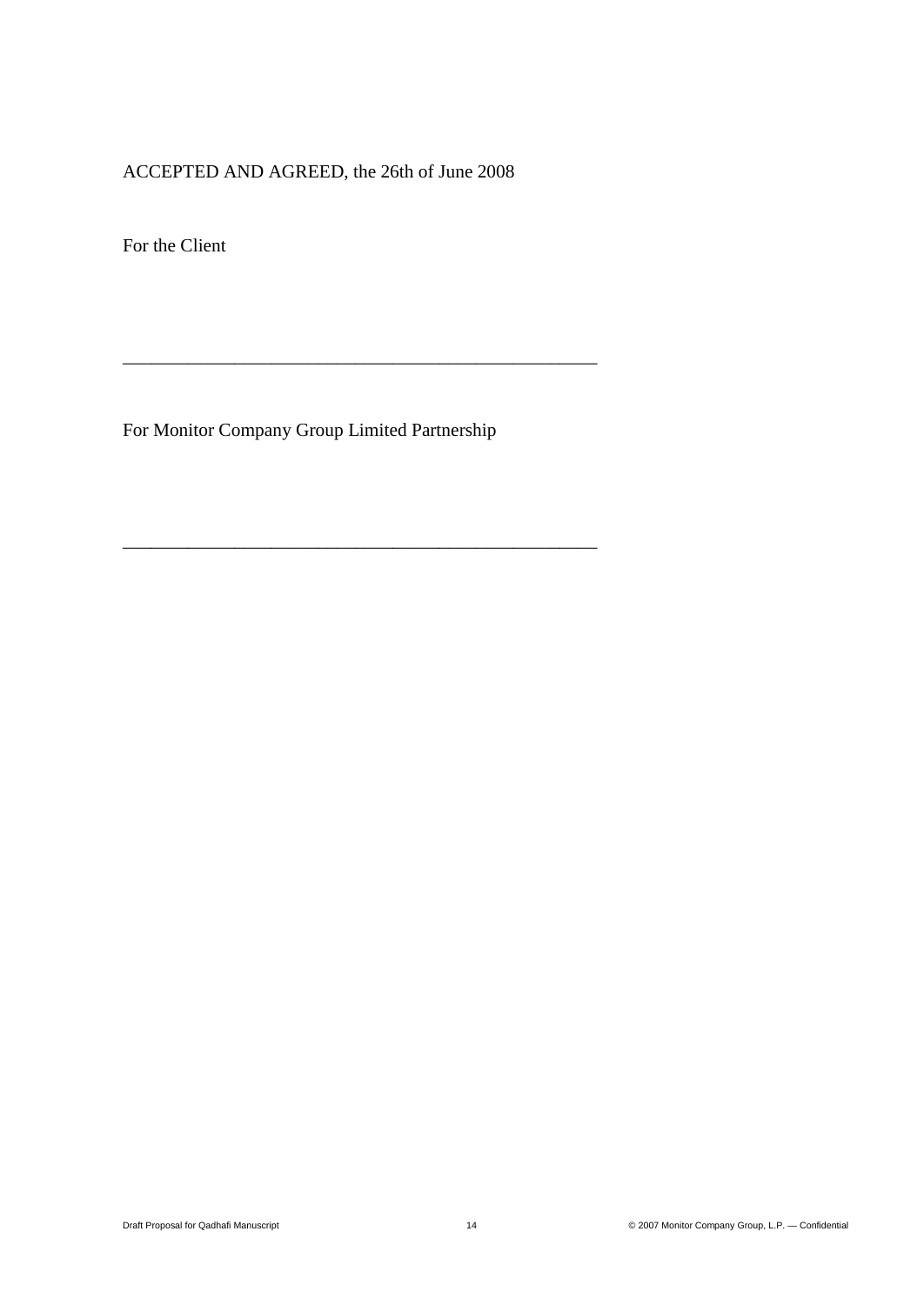# *Appendices*

## **Appendix 1: Summary of and timeline for deliverables**

#### *Manuscript*

- 1. Three additional drafts of the Manuscript for review by the Client.
	- a. The first draft of the manuscript was an output of Phase 2 of the National Economic Strategy. A summary of this draft was delivered to the Client on  $4^{\text{th}}$  July 2007.
	- b. The second draft of the manuscript will be delivered in the first week of December 2008.
	- c. The third draft of the manuscript will be delivered in the last week of March 2009.
	- d. The fourth draft of the manuscript will be delivered in the second week of June 2009.
- 2. One final Manuscript that can be delivered to a publisher for publication.
	- a. The final draft of the manuscript will be delivered to the Publisher on 15 June 2009.

### *Expert Visitors*

- 1. In total there will be a minimum of 4 and a maximum of 6 individuals that will visit Libya as part of the program to support the book manuscript.
- 2. List of proposed participants on each of the categories listed below. In total Monitor will propose the names of 50-80 individuals who might visit Libya.
	- a. Meetings with Qadhafi
	- b. Meetings with Saif al-Islam
	- c. Meetings with senior Libyans
- 3. Approach each potential visitor with the aim of securing their visit to Libya. The timing of all visits will depend upon the availability of Qadhafi and the schedules of the visitors.
- 4. Briefing documents (in English and Arabic) for Qadhafi on each of the visitors.
- 5. Briefing pack (in English) for each visitor on the Forum.
- 6. Debriefing meeting between senior Monitor team members and each visitor.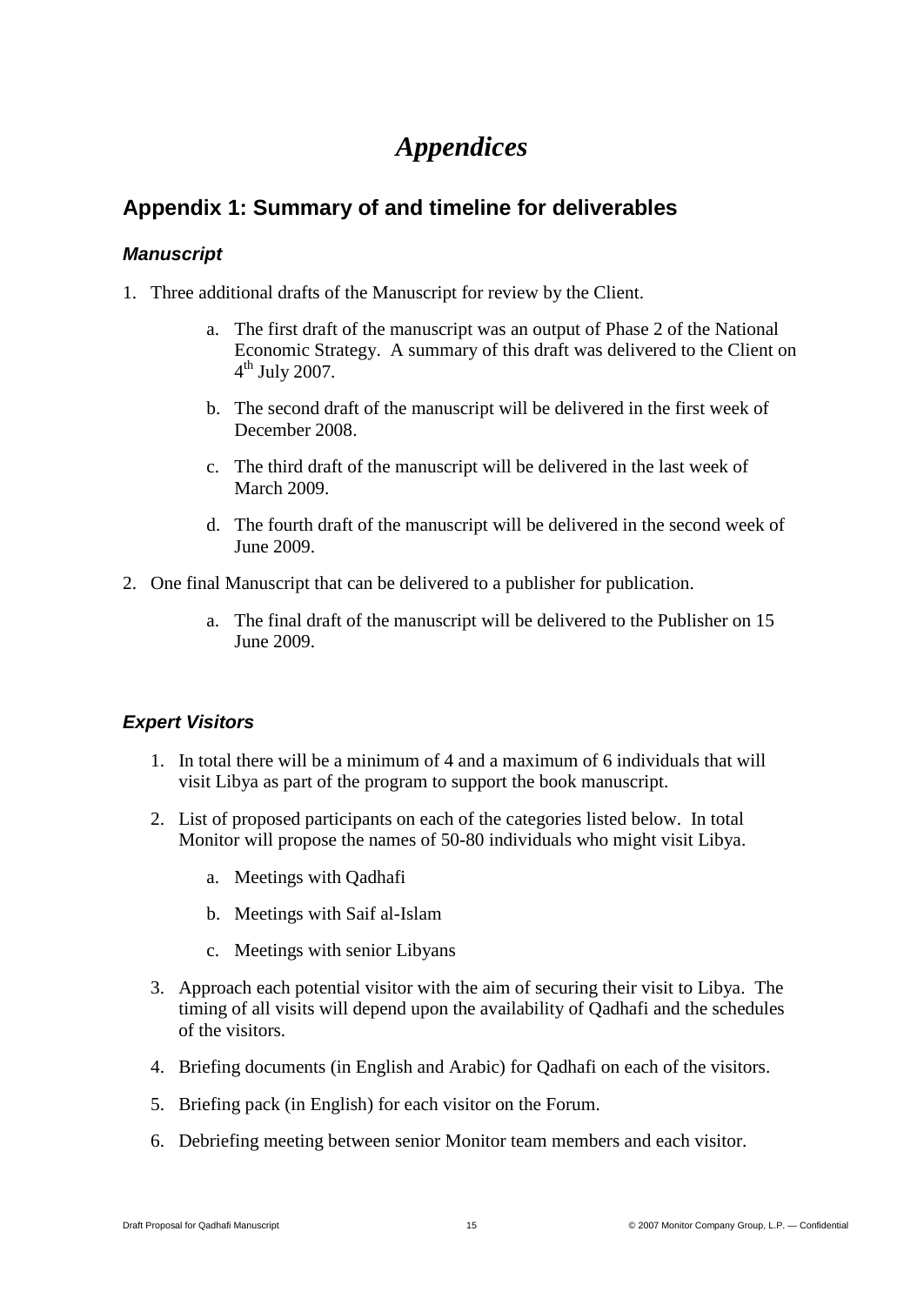7. Detailed report (in English and Arabic) describing the visitor's experience in Libya and summarising agreed next steps of collaboration.

# **Official Interviews**

There will be 2-3 interviews with African political leaders and/or scholars, with an initial focus on Nelson Mandela.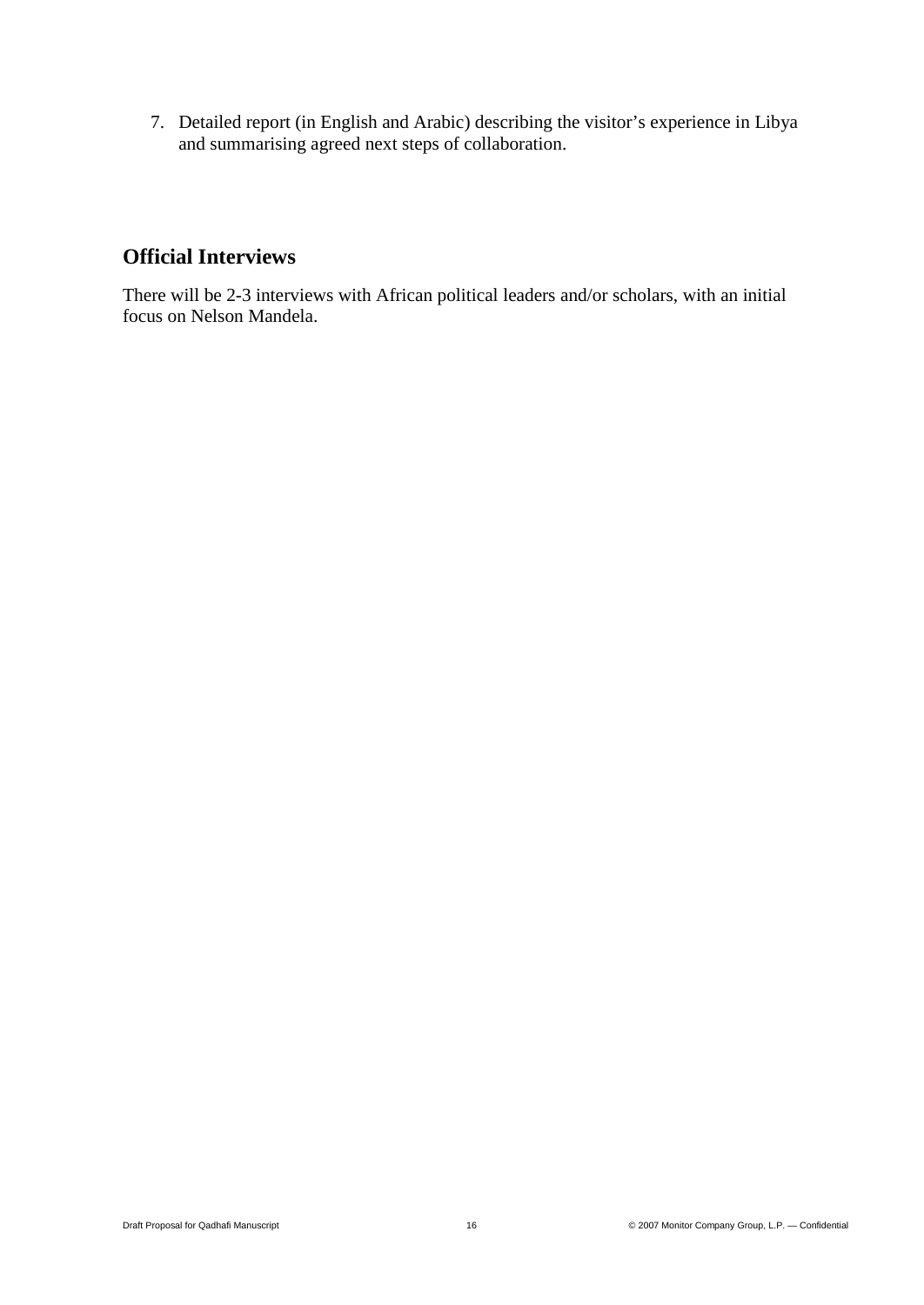## **Appendix 2: Proposed contractual terms of agreement for Phase 2**

The Monitor Group ("Monitor") and Mr 'Abd Allah al-Sanusi (the "Client") agree to pursue the program of work set out above on the following terms.

#### Term of the agreement

This agreement commences on July 1, 2008 for a period of 12 months. The agreement may be terminated by either party with two months notice in writing.

#### Delivery of the program

Monitor undertakes to carry out the program as set out above and to employ the required resources to ensure timely and effective delivery of the program.

#### Fees

Monitor began work on this program on  $1<sup>st</sup>$  May 2007 following the end of the first phase of the project on  $30<sup>th</sup>$  April 2007. Monitor allocated consultant resources through September 2007 to ensure continued responsiveness, delivery and support of the Client. As a gesture of goodwill, Monitor will not charge the Client for work performed in 2007.

The total fees for the project will be 1,750,000 US dollars. The Client agrees to make a pre-payment of 1,000,000 US dollars by 15th July 2008. The remaining fees will be released to Monitor in three parts. The second transfer of 250,000 US dollars will take place on 15th November 2008. The third transfer of 250,000 US dollars will take place on 15th March 2009. The final payment of 250,000 US dollars will be made on 15th July 2009.

#### Expenses

We do not envisage that the total expenses for this project will exceed 1,150,000 US dollars. In the event that we jointly agree to pursue additional activities that will incur any additional expenses we will ensure your prior approval.

The Client agrees to place the full amount of 1,150,000 US dollars in escrow no later than 1<sup>st</sup> August 2008. The expenses will be released to Monitor in three parts. The first transfer of 400,000 US dollars will take place on  $15<sup>th</sup>$  November 2008. The second transfer of 400,000 US dollars will take place on  $15<sup>th</sup>$  March 2009. The final payment of  $350,000$  US dollars will be made on  $15^{th}$  July 2009.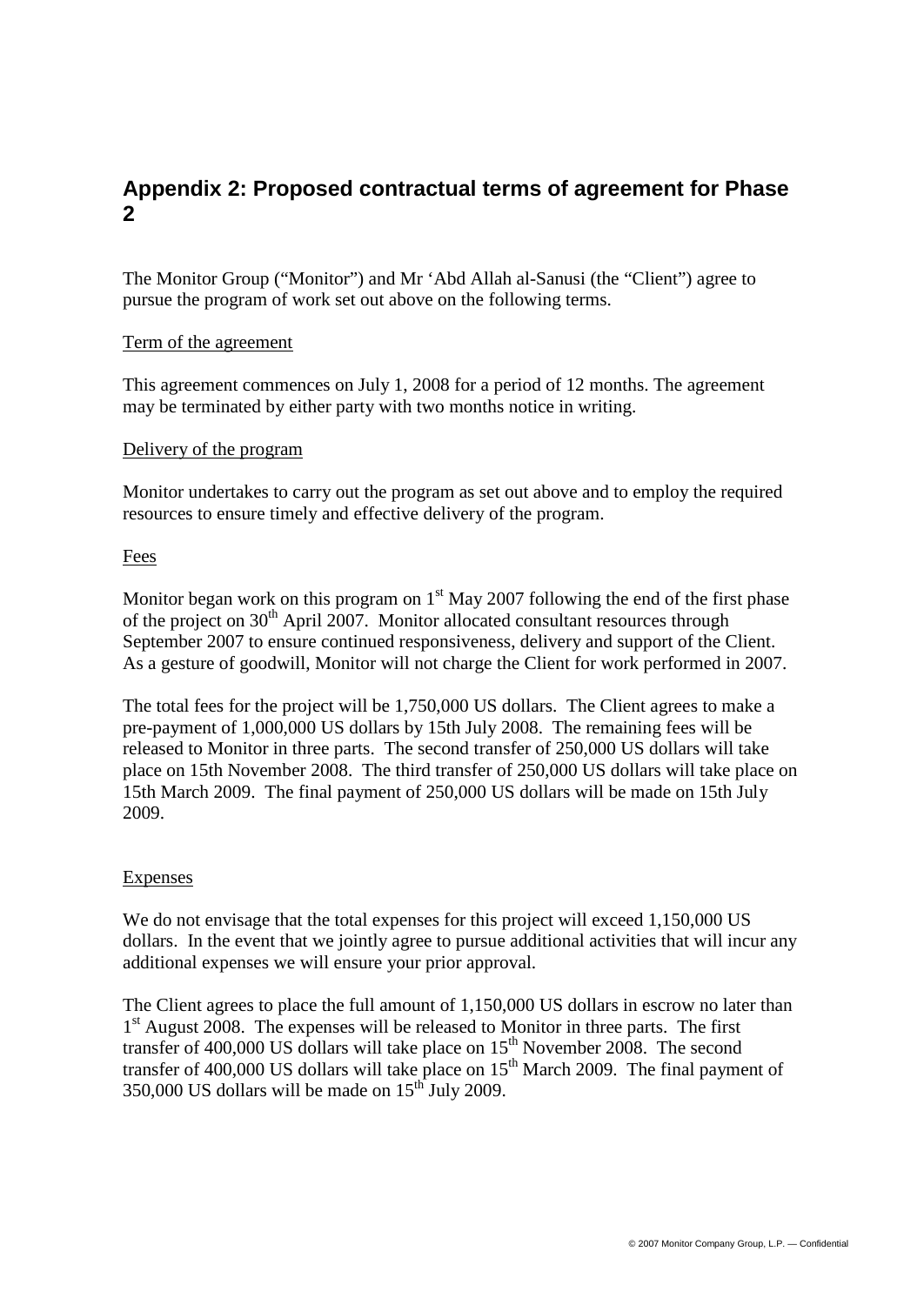## ACCEPTED AND AGREED, the 26th of September 2007

\_\_\_\_\_\_\_\_\_\_\_\_\_\_\_\_\_\_\_\_\_\_\_\_\_\_\_\_\_\_\_\_\_\_\_\_\_\_\_\_\_\_\_\_\_\_\_\_\_\_\_

\_\_\_\_\_\_\_\_\_\_\_\_\_\_\_\_\_\_\_\_\_\_\_\_\_\_\_\_\_\_\_\_\_\_\_\_\_\_\_\_\_\_\_\_\_\_\_\_\_\_\_

For the Client

For Monitor Company Group Limited Partnership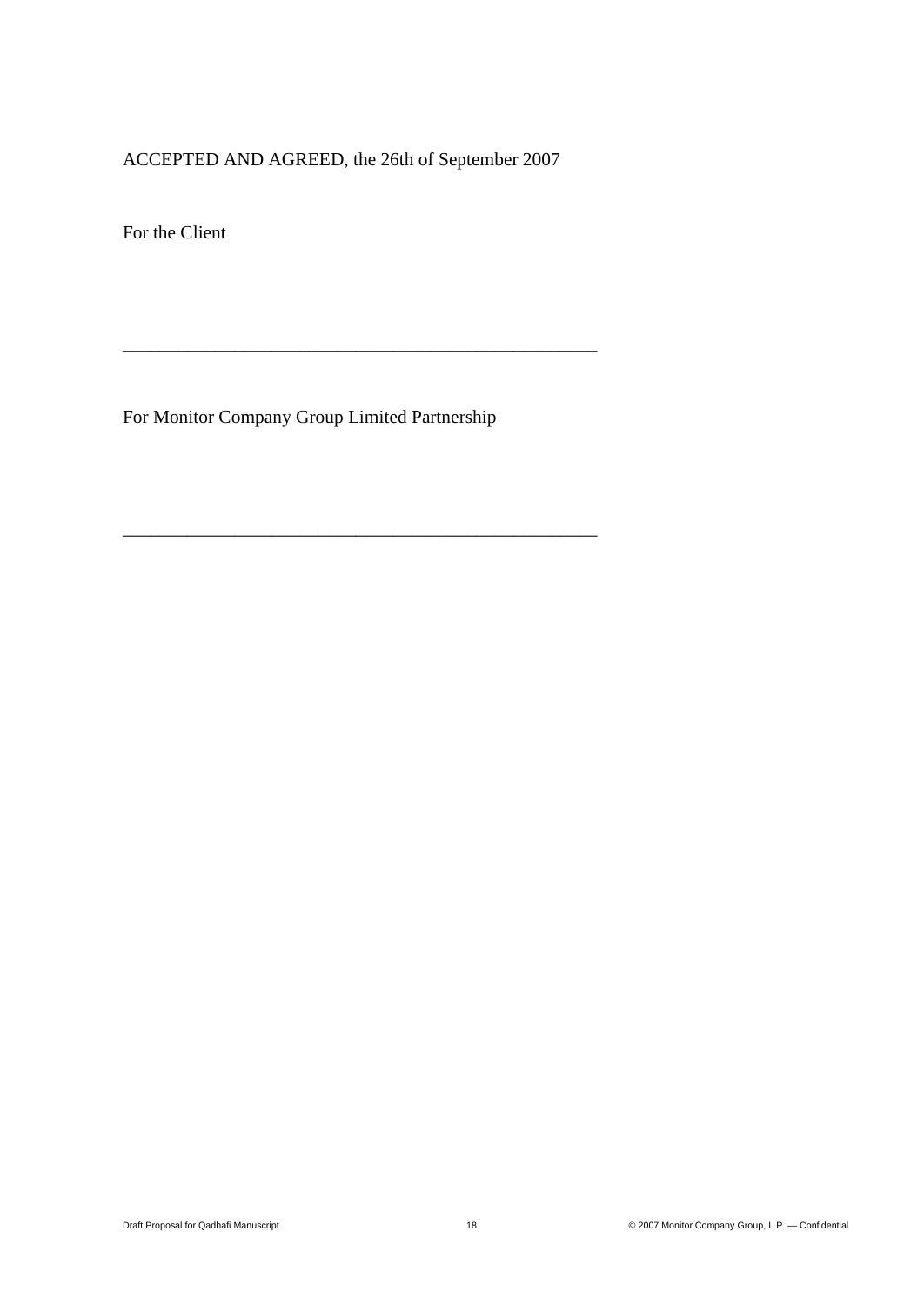## **Appendix 5: Bibliography of sources referenced to-date**

- 1. Abu-Nasr, Jamil M., *A History of the Maghrib* (Cambridge: Cambridge University Press, 1971).
- 2. Ahmida, Ali Abudullatif, *Forgotten Voices: Power and Agency in Colonial and Postcolonial Libya* (New York: Routledge, 2005).
- 3. Ahmida, Ali Abudullatif, *The Making of Modern Libya: State Formation, Colonization, and Resistance, 1830-1932* (Albany: State University of New York Press, 1994).
- 4. Alexander, Nathan, "Libya: The Continuous Revolution," *Middle Eastern Studies*, Vol. 17, No. 2 (1981), pp. 210-227.
- 5. Allan, John Anthony, *Libya since Independence: Economic and Social Development* (New York: St. Martin's Press, 1982).
- 6. Allan, John Anthony, M. M. Buru, and Keith S. McLachlan, eds., *Libya: State and Region* (London: Center for Near and Middle Eastern Studies, School of Oriental and African Studies, 1989).
- 7. Allen, Mark, *Arabs: A New Perspective* (London: Continuum International, 2006)
- *8.* Anderson, Lisa, "Religion and State in Libya: The Politics of Identity" *Annals of the American Academy of Political and Social Science*, Vol. 483 Religion and the State: The Struggle for Legitimacy and Power (Jan 1986), pp. 61-72
- 9. Anderson, Lisa, *The State and Social Transformation in Tunisia and Libya, 1830-1980* (Princeton: Princeton University Press, 1986).
- 10. Ansell, Meredith O., and Al-Arif, Ibrahim Massaud, (eds.), *The Libyan Revolution, a Sourcebook of Legal and Historical Documents*, Vol 1: *1 September 1969 -30 August 1970* (Stoughton, Wisc., 1972)
- 11. Ayalon, Ami, *Language and Change in the Arab Middle East,* (Oxford: Oxford University Press, 1987).
- 12. Ayoub, Mahmoud M., *Islam and the Third Universal Theory: The Religious Thought of Mu'ammar Al-Qadhdhafi* (London: Kegan Paul International, 1991).
- 13. Bianco, Mirella, *Gadafi: Voice from the Desert* (New York: Longman, 1974).
- 14. Bowen, Wyn Q., *Libya and Nuclear Proliferation: Stepping Back from the Brink* (London: Inernational Institute for Strategic Studies, 2006).
- 15. Brett, Michael, "The UN and Libya," *Journal of African History*, Vol. 13, No. 1 (1972), pp. 168-170.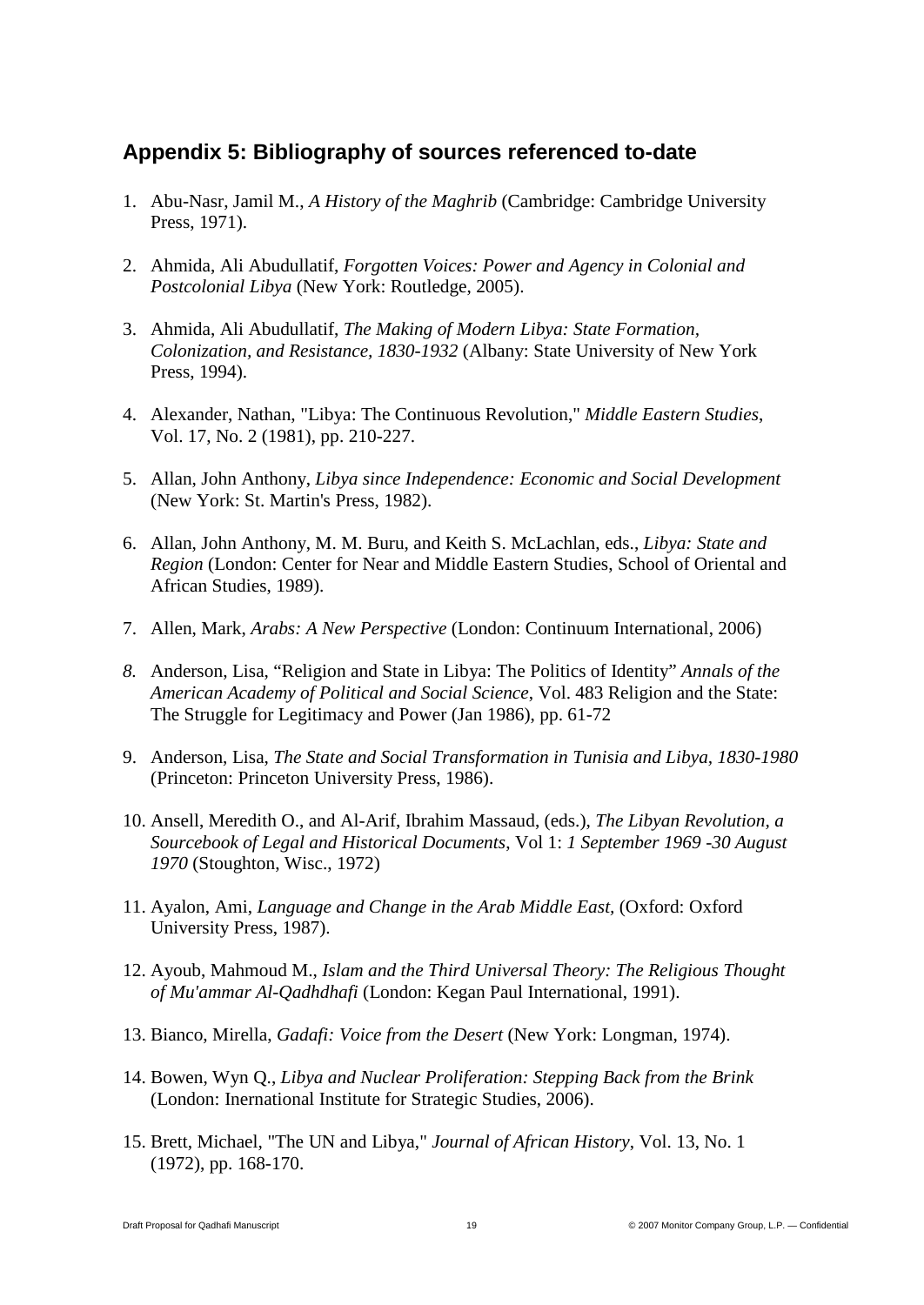- 16. Cooley, John K., *Libyan Sandstorm: The Complete Account of Qaddafi's Revolution* (London: Sidgwick and Jackson, 1982).
- 17. Qūrīnā (Cyrene) Magazine, "Liqā' ma' al-akh al-Qadhdhāfī" *Qūrīnā* 4-5 (Moharram/Safar 1392 : Feb/March 1972)
- 18. Davis, John, *Libyan Politics: Tribe and Revolution. (an Account of the Zuwaya and Their Government)* (Berkeley: University of California Press, 1987).
- 19. Deeb, Marius K. and Mary Jane Deeb, *Libya since the Revolution: Aspects of Social and Political Development* (New York: Praeger, 1982).
- 20. El-Fathaly, Omar and Monte Palmer, *Political Development and Social Change in Libya* (Lexington, Mass.: Lexington Books, 1980).
- 21. ———, *Political Development and Bureaucracy in Libya* (Lexington, Mass.: Lexington Books, 1977).
- 22. Fargues, P. "Women in Arab Countries: Challenging the Patriarchal System?" *Reproductive Health Matters,* Vol 13, No. 25 (2005), pp. 43-48
- 23. First, Ruth, *Libya: The Elusive Revolution* (New York: Africana Publishing, 1975).
- 24. Hajjar, Sami G., "The Jamahiriya Experiment in Libya: Qadhafi and Rousseau," *Journal of Modern African Studies*, Vol. 18 (1980), pp. 181-200.
- 25. ———, "The Marxist Origins of Qadhafi's Economic Thought," *Journal of Modern African Studies*, Vol. 20 (1982), pp. 361-375.
- 26. ———, "Qadhafi's Social Theory as the Basis of the Third Universal Theory," *Journal of Asian and African Studies*, Vol. 3-4 (1982), pp. 177-188.
- 27. Harris, Lillian Craig, *Libya: Qadhafi's Revolution and the Modern State* (Boulder, Colo.: Westview Press, 1986).
- 28. Hinnebusch, Raymond A., "Charisma, Revolution and State Formation: Qaddafi and Libya," *Third World Quarterly*, Vol. 6, No. 1 (1984), pp. 59-73.
- 29. Joffe, E. G. H. and K. S. McLachlan, eds., *Social and Economic Development of Libya* (Wisbech: MENAS Press, 1982).
- 30. El-Khawas, Mohamed, "Qadaffi and Islam in Libya," *American Journal of Islamic Studies*, Vol. 1, No. 1 (1984).
- 31. El-Khawas, Mohamed, *Qadafi: His Ideology in Theory and Practice* (Brattleboro, Vt.: Amana Books, 1986).
- 32. El-Kikhia, Mansour O., *Libya's Qaddafi: The Politics of Contradiction* (Gainesville: University of Florida Press, 1997).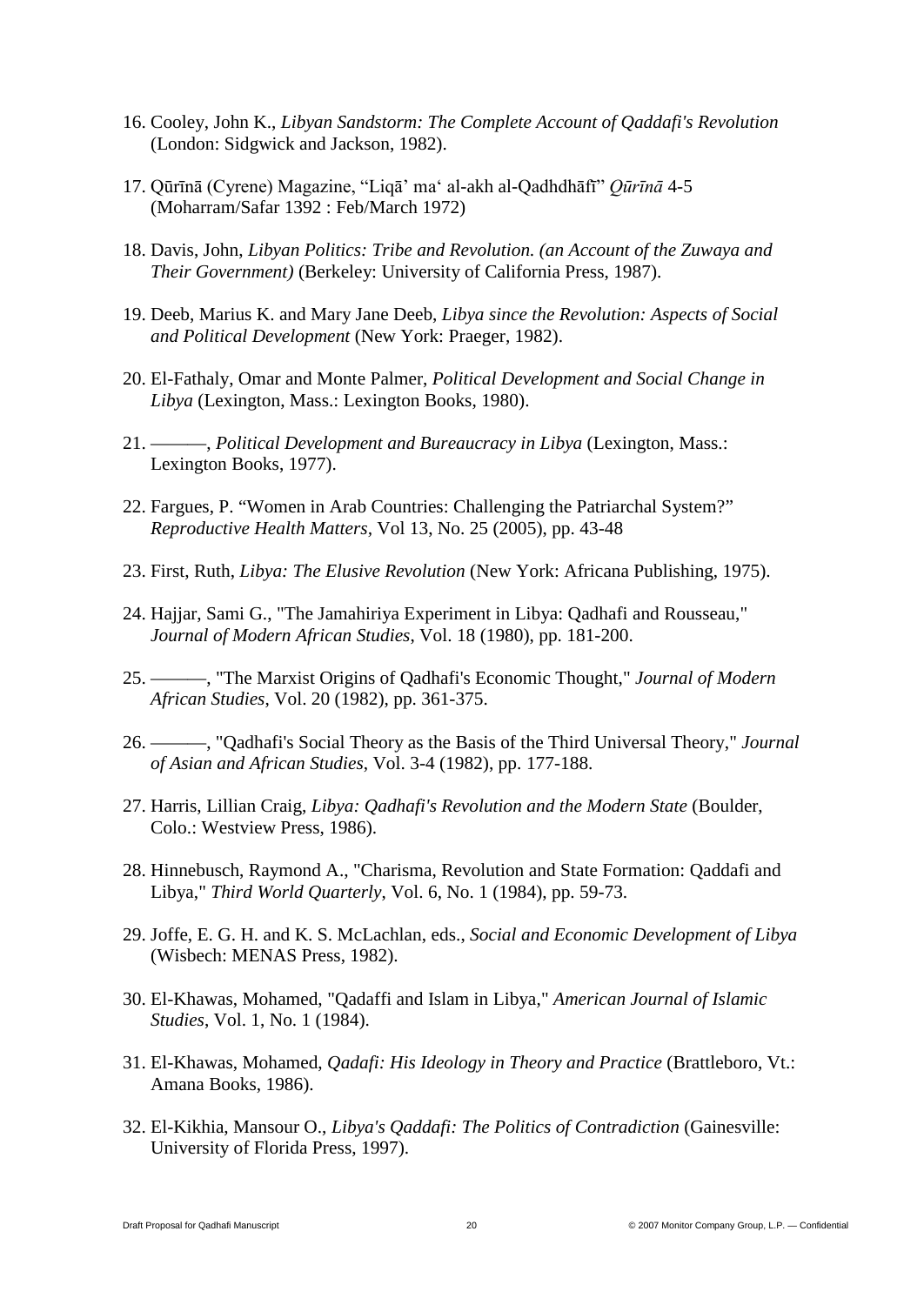- 33. Lemarchand, René, ed., *The Green and the Black: Qadhafi's Policies in Africa* (Bloomington: Indiana University Press, 1988).
- 34. Mason, John Paul, "Qadhdhafi's 'Revolution' and Change in a Libyan Oasis Community," *Middle Eastern Journal*, Vol. 36 (1982), pp. 319-335.
- 35. Niblock, Tim, *Pariah States and Economic Sanctions in the Middle East: Iraq, Libya, Sudan* (Boulder, Colo.: Lynne Rienner, 2001).
- 36. Al-Qadhafi, Muammar (Gadhafi, Moammar), *The Battle of DESTINY*, (London: Kalahari Publications, 1976).
- 37. Al-Qadhafi, Muammar (Al Gathafi, M.), *The Green Book* (Reading, UK: Ithaca Press on behalf of the World Center for the Study and Research of the Green Book, 2005).
- 38. Al-Qadhafi, Muamnar (El-Qathafi, Mu'ammar), *Discourses*, (Adam Publishers, 1975).
- 39. Al-Qadhafi, Muammar (Gaddafi, Muammar), *My Vision: Conversations and Frank Exchanges of Views with Edmond Jouve* (London: John Blake, 2005).
- 40. Ronen, Y. "Libya's Diplomatic Success in Africa: The Reemergence of Qadhafi on the International Stage" *Diplomacy & Statecraft*, Vol. 13 No. 4 (December 2002), pp. 60- 74
- 41. Roumani, Jacques, "From Republic to Jamahiriya: Libya's Search for Political Community," *Middle East Journal*, Vol. 37, No. 2 (1983), pp. 151-168.
- 42. Sheehan, Edward R.F., "Colonel Qadhafi Libya's Mystic Revolutionary" *New York Times* February 6<sup>th</sup> 1972
- 43. Simons, Geoff, *Libya: The Struggle for Survival* (Houndmills, Basingstoke, Hampshire: Macmillan, 1996)
- 44. Soloman, H. et al. "Libya's Foreign Policy in Flux", *African Affairs*, Vol 104 No. 416 (2005) pp. 469-492
- 45. Stanik, Joseph T., *El Dorado Canyon: Reagan's Undeclared War with Qaddafi* (Annapolis, Md. Naval Institute Press: 2003).
- 46. St. John, Ronald Bruce, *Libya and the United States: Two Centuries of Strife* (Philadelphia: University of Pennsylvania Press, 2002).
- 47. St. John, Ronald Bruce, *Qaddafi's World Design: Libyan Foreign Policy 1969-1987* (London: Saqi Books, 1987).
- 48. ———, "The Ideology of Mu'ammar Al-Qadhdhafi: Theory and Practise," *International Journal of Middle East Studies*, Vol. 15, No. 4 (1983), pp. 471-490.
- 49. Tremlett, George, *Gadaffi: The Desert Mystic* (New York: Carroll & Graf, 1993).